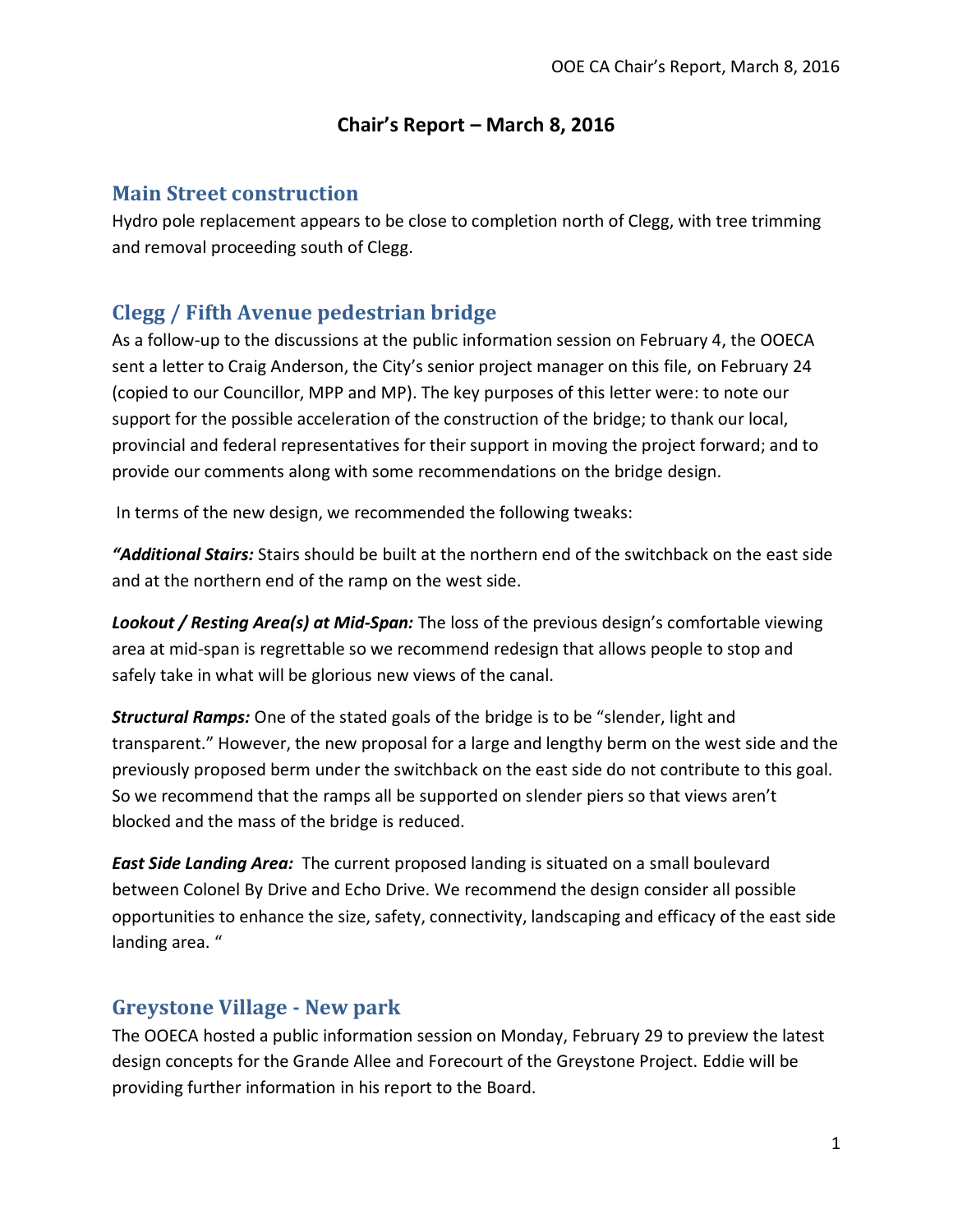### **The Corners at Main**

Domicile is planning to demolish the existing row houses on Main Street soon. By the end of the month they expect to start site preparations and excavation.

The Domicile Presentation Centre is almost done. Inside, it will feature one fully furnished model along with a large display/sales area. They plan to open the Presentation Centre at the end of the month for a couple of specific invitation events. The public opening is currently planned for Saturday, April 2nd.

# **Secondary dwelling units in accessory structures (i.e., coach houses)**

The OOECA sponsored an information session on the City's proposals on Monday, February 22. We subsequently sent a request to our Councillor on Wednesday, February 24 for assistance in addressing some of our questions and concerns with the proposals. In particular, we noted our concerns with respect to:

**Public consultation** – very low response rate to original questionnaire and decision to drop a second questionnaire.

**Integration with urban context** – desired goal of no adverse impact on adjacent properties (in terms of privacy, shadowing and overlook) could be difficult to achieve with some of proposed rules, e.g., 2 storey height.

**Inconsistency of recommendations to existing bylaws** – in particular, proposed set-backs could be insufficient for construction and maintenance, and that ideal of private green space in rear yards as proposed in Infill 2 rules would be ignored.

# **Main Event, June 18**

I am happy to report that Ed Janes, our VP, has agreed to take on the duties associated with organizing the barbeque. Thank you Ed!

# **Queensway sound barriers**

The OOECA will be sending a letter to our MPP and Ministry of Transport staff on the lack of sound barriers at the far ends of Havelock, Montcalm and Greenfield. Thanks to Glen Linder for drafting the letter and filming a short video of the current traffic situation.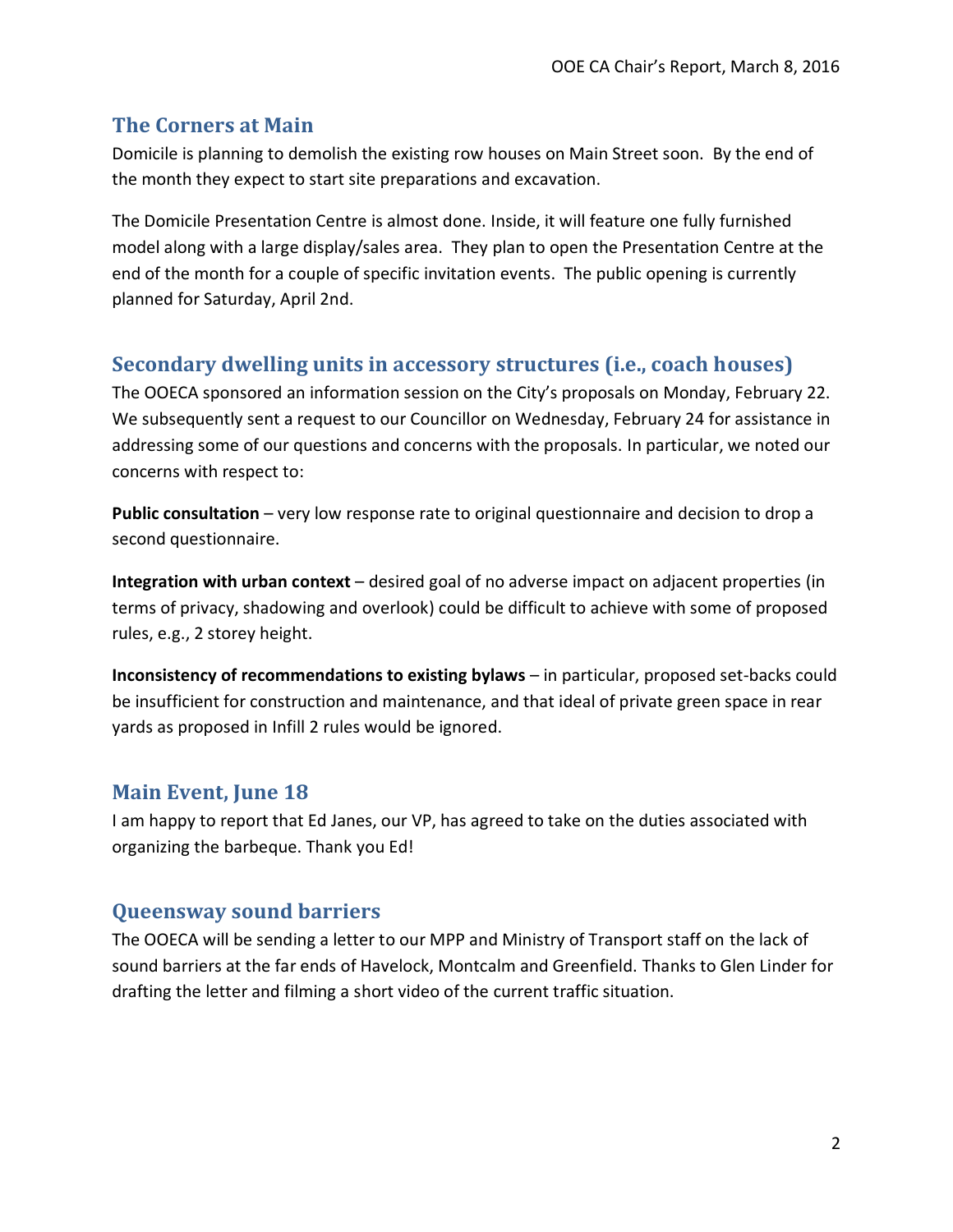### **On-going safety concerns on the Bank St Bridge at the canal**

We are supporting the efforts of our sister organizations in Old Ottawa South and the Glebe to request a comprehensive road safety study of the Holmwood to Aylmer section of Bank St which would identify and implement measures that will alleviate the safety concerns.

### **Review of Minimum Parking Requirements**

On March 3, I received the following information from Tim Moerman, a City of Ottawa planner in the Policy Development and Urban Design Branch, regarding a City-initiated zoning amendment.

Additional information regarding this proposal, **including PDF maps at a higher resolution,** is available online at <ottawa.ca/minimumparking>

If you have any questions or require additional information, contact Tim Moerman by telephone at 613-580-2424, extension 13944 or by email, at [tim.moerman@ottawa.ca](mailto:tim.moerman@ottawa.ca?subject=Minimum%20Parking%20Review%20-%20Révision%20des%20normes%20minimales%20de%20stationnement%20D02-02-16-0002%20).

Please provide comments to Tim on or before **April 5, 2016:** by mail using the comment sheet available from Tim, or by e-mail at [tim.moerman@ottawa.ca](mailto:tim.moerman@ottawa.ca?subject=Minimum%20Parking%20Review%20-%20Révision%20des%20normes%20minimales%20de%20stationnement%20D02-02-16-0002%20) or [minimumparking@ottawa.ca](mailto:minimumparking@ottawa.ca?subject=Minimum%20Parking%20Review%20-%20Révision%20des%20normes%20minimales%20de%20stationnement%20D02-02-16-0002%20).

Note that if you request to be included and/or submit comments, you will receive notice of when community and committee meetings are happening and further information related to the decision regarding the application.

# **Police, police services and community safety**

Our Community Safety representative Mark Seebaran has provided the link below to a provincial initiative.

The Province of Ontario is currently consulting with the public on a new provincial policing plan. To date the province has prepared a discussion paper, created an online survey (to be completed by April 8, 2016) and will be holding a number of public consultations across the province. The Ottawa session will be on April 2, 2016 at the Old Firehall in Old Ottawa South.

More information plus the links to the paper and survey are available at:

<https://www.ontario.ca/page/police-police-services-and-community-safety#section-1>